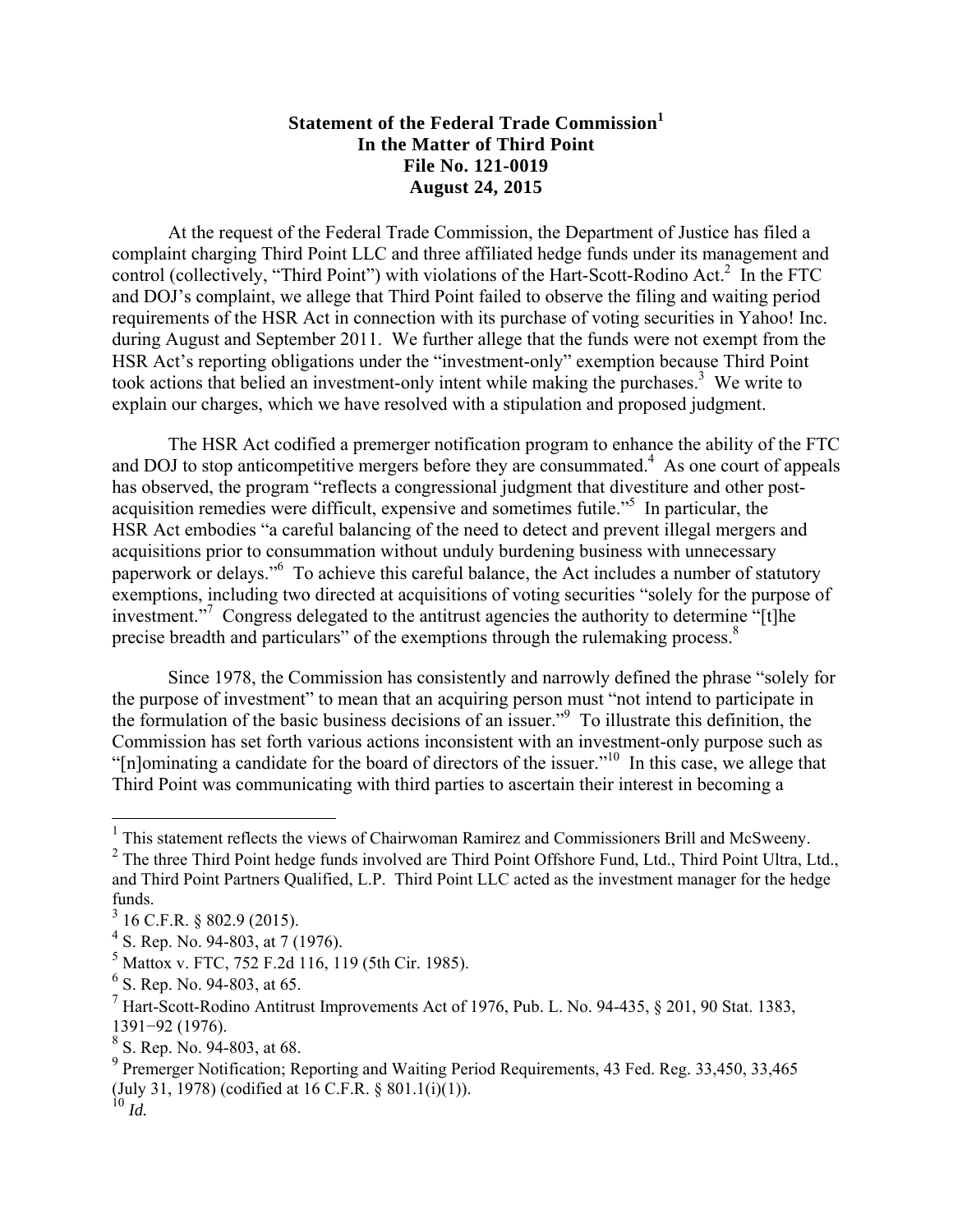candidate for Yahoo!'s board of directors, taking other steps to assemble an alternate slate of board of directors, drafting correspondence to Yahoo! announcing Third Point's interest in joining Yahoo!'s board, internally deliberating about the possible launch of a proxy battle for Yahoo! directors, and making public statements about proposing a slate of directors at Yahoo!'s next annual meeting. Given these actions by Third Point, we do not believe the investment-only exemption applies.

In their dissent, Commissioners Ohlhausen and Wright do not take issue with our conclusion that there is reason to believe that an HSR violation occurred, but they do question whether the public interest supports a referral of this matter for enforcement.<sup>11</sup> We conclude that it does.

First, there is a significant public interest in instilling respect for the HSR Act and deterring would-be violators from ignoring HSR rules and requirements.<sup>12</sup> There is also a public interest associated with the legitimate expectation of the business community, practitioners, and the general public that the antitrust agencies will act clearly, consistently, and transparently in their interpretation and enforcement of the HSR Act and rules.13 The Commission's enforcement action promotes both aspects of the public interest.

Contrary to what Commissioners Ohlhausen and Wright suggest, the public interest does not hinge on whether Third Point's acquisitions of Yahoo! stock were likely to produce any competitive harm.<sup>14</sup> The vast majority of the acquisitions subject to the premerger notification program do not result in challenges by the FTC or DOJ. That is to be expected because the HSR Act is procedural; it does not "change the standards by which the legality of mergers is judged."<sup>15</sup> If the FTC's referrals to DOJ depended on whether the underlying transaction is likely to cause any competitive harm, it would undermine our ability to enforce compliance with the HSR Act's notification and waiting period requirements.

Nor should the public interest rest on the purported benefits of shareholder advocacy to capital and corporate governance markets.16 The investment-only exemption already reflects Congress's considered judgment that "*de minimis* non-control" stock acquisitions may be safely

<sup>11</sup> Dissenting Statement of Commissioners Maureen K. Ohlhausen and Joshua D. Wright at 1−2.

<sup>&</sup>lt;sup>12</sup> See, e.g., Press Release, Thomas O. Barnett, Asst. Atty. Gen., Antitrust Div., Iconix Brand Group to Pay \$550,000 Civil Penalty for Violating Antitrust Pre-Merger Notification Requirements (Oct. 15, 2007) ("Compliance with Hart-Scott-Rodino Act filing obligations is fundamental to the agencies' ability quickly and accurately to evaluate a transaction's competitive impact. Filing parties must understand that the Division will vigorously enforce filing requirements even if we conclude that the transaction poses no threat to competition or consumers."), http://www.justice.gov/archive/atr/public/press\_releases/2007/ 226778.pdf. 13 *See* S. Rep. No. 94-803, at 65 ("Pre-merger notification will also advance the legitimate interests of the

business community in planning and predictability."); H.R. Rep. No. 94-1373, at 11 (1976) (observing same).

 $14$  Dissenting Statement at 2.

<sup>15</sup> S. Rep. No. 94-803, at 8 & 62.

<sup>&</sup>lt;sup>16</sup> Dissenting Statement at 2  $\&$  n.4.